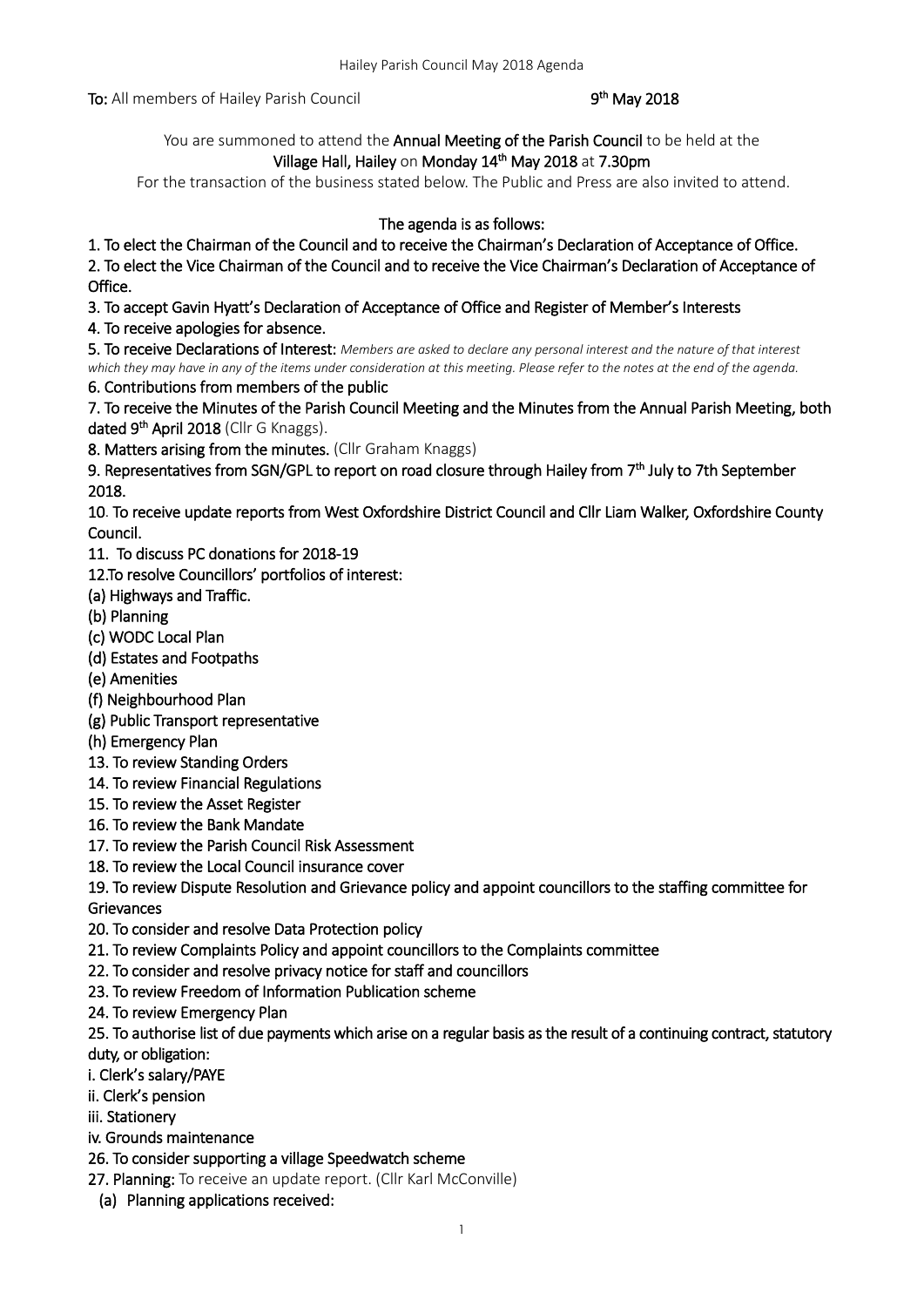| Ref no:   | <b>Address</b>      | Proposal                                          |
|-----------|---------------------|---------------------------------------------------|
| 01185/HHD | The Old Post House, | Alterations and erection of first floor extension |
|           | Middletown, Hailey  |                                                   |

| (b) Decisions outstanding: |                    |                                                    |                    |
|----------------------------|--------------------|----------------------------------------------------|--------------------|
| Ref no:                    | <b>Address</b>     | Proposal                                           | <b>PC</b> Decision |
| 18/00834/PN56              | Land south of      | Conversion of agricultural barn to dwelling        | No comment         |
|                            | Heath Holm Farm,   |                                                    |                    |
|                            | New Yatt           |                                                    |                    |
| 18/00485/FUL               | Land South of      | Erection of seven dwellings together with          | Object             |
|                            | Chapel Lane Hailey | associated works and provision of 2 accesses.      |                    |
| 17/00992/OUT               | Land south west of | Outline residential development with means of      | Object             |
| amended                    | Charlbury Rd,      | vehicular access from Charlbury Rd for             |                    |
|                            | Hailey             | consideration. All other matters (layout,          |                    |
|                            |                    | appearance, scale and landscaping) reserved for    |                    |
|                            |                    | subsequent approval, for the construction of up to |                    |
|                            |                    | 50 dwellings (C3 use), of which 40% will be        |                    |
|                            |                    | affordable. Landscaping and earthworks to          |                    |
|                            |                    | facilitate surface water drainage and all other    |                    |
|                            |                    | ancillary infrastructure and enabling works.       |                    |

### (c) Decisions made:

None

28. Neighbourhood Plan. (Cllr Graham Knaggs)

29. Infrastructure Development Plan (Cllr Graham Knaggs)

# 30. To receive a Neighbourhood Policing Report. (Cllr Andy Smith)

- 31. Amenities: (Cllr David Musson)
	- (a) Routine recorded inspection of play equipment.

(b) To further consider access to recreation ground

### 32. Highways and Traffic: To receive update reports. (Cllr Andy Smith)

- (a) Highways.
- (b) To resolve to repair the finger signpost at Delly End

# 33. Estates, Footpaths & Bridleways: To receive update reports. (Cllr David Musson)

- (a) Sale of Wood Green
- (b) To resolve to add New Yatt to the grass cutting contract with McCracken's

# 34. Allotments

- (a) To report on Hemplands allotment (Cllr Musson)
- (b) Update on clearing up Spicers Lane for better access to the allotments
- (c) To note that an allotment holder has agreed to open her allotment for Open Gardens on  $24<sup>th</sup>$  June

# 35. Hailey Festival

### 36. Finances:

# (a) Payment received:

| <b>WODC</b>               | Precept                      | £12,949.50 |
|---------------------------|------------------------------|------------|
| <b>SSE</b>                | Wayleaves                    | £163.00    |
| Groundwork UK             | Neighbourhood Plan grant     | £5,585.00  |
| <b>HMRC</b>               | VAT reclaim Q3 2017-18       | £648.08    |
| <b>OCC</b>                | Grass cutting grant          | £1299.18   |
| Hailey Festival           | Contribution towards work at | £100.00    |
|                           | recreation ground            |            |
| Taylor and Taylor Funeral | <b>Burial fees</b>           | £716.00    |
| Directors                 |                              |            |

### (c) Accounts for authorisation and payment:

| Lisa Wilkinson | Clerk's April net salary | £584.08 |
|----------------|--------------------------|---------|
|                | Expenses/Allowance       | £24.96  |
|                | Total:                   | £609.04 |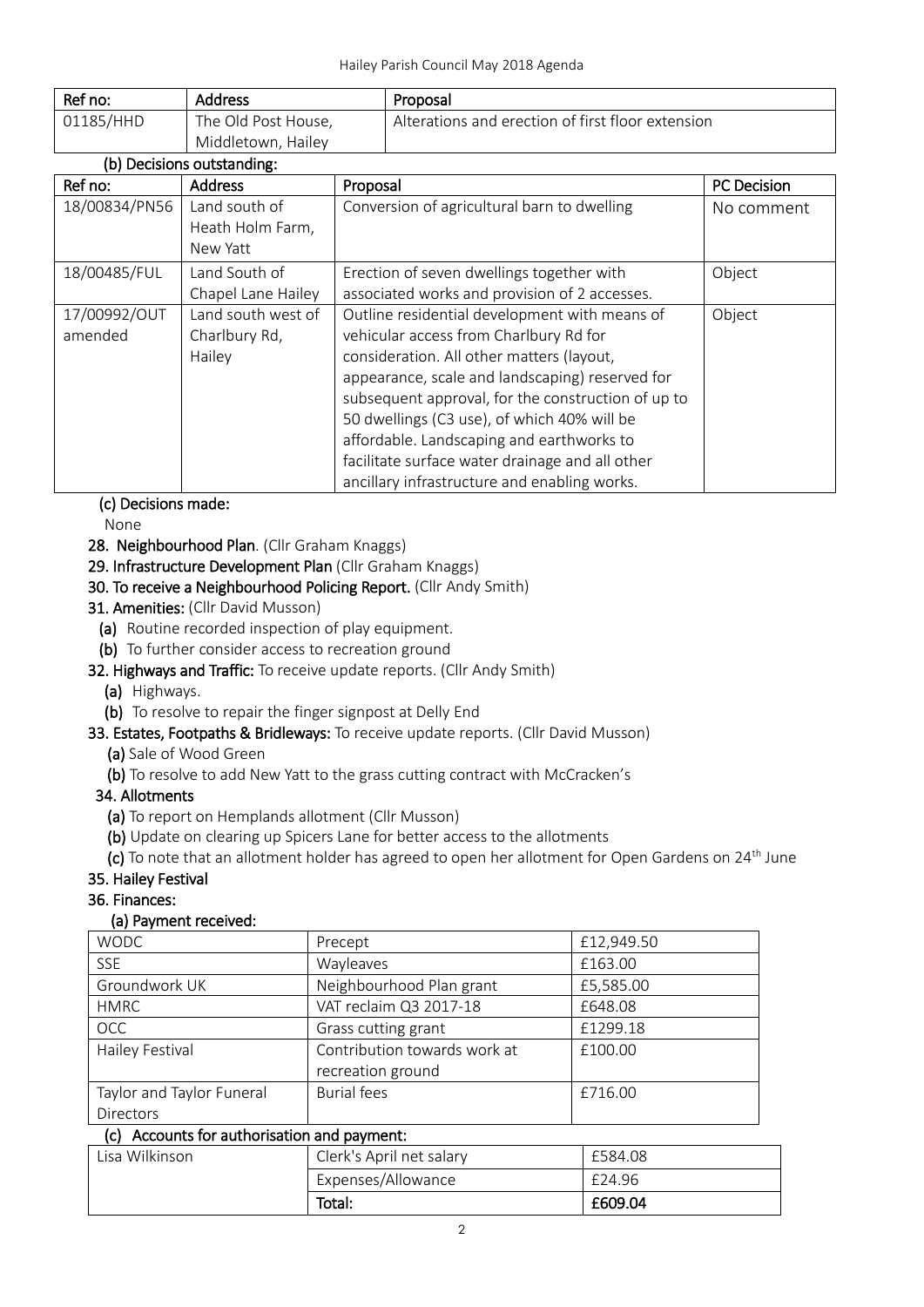| <b>Nest</b>                   | Clerk's pension                   | £27.39  |
|-------------------------------|-----------------------------------|---------|
| OALC                          | Training for new councillor       | £96.00  |
| John Campbell Landscapes      | Gated access at recreation ground | £300.00 |
| Scribe 2000                   | Accounts software                 | £208.20 |
| Hailey Herald                 | Annual grant (s137)               | £100.00 |
| <b>BHIB Insurance Brokers</b> | Local Council Insurance           | £696.72 |
| Enfusion                      | SEA report (Neighbourhood Plan)   | £3,552  |
| <b>HMRC</b>                   | Income tax payments (2017-18)     | £60.24  |

### (d) Transfers

| From                | ΙO | Reason                                         | Amount  |
|---------------------|----|------------------------------------------------|---------|
| Allotments for      |    | HPC current account   Charities Administration | £150.00 |
| Labouring Poor      |    |                                                |         |
| Joan Smith          |    | HPC current account   Charities Administration | £150.00 |
| Educational Charity |    |                                                |         |

- (e) To note that The Ministry of Housing, Communities and Local Government has advised that the appropriate sum for the purpose of section 137(4)(a) of the Local Government Act 1972 for parish and town councils in England for 2018-19 is £7.86.
- (f) To consider paying the clerk the National Joint Council/NALC salary award for 2018-2019
- 37. Correspondence received
- 38. Other Items to Note
- 39. Contributions from members of the public.
- 40. Dates of Parish Council meetings for 2018-19:

| 11 <sup>th</sup> June 2018      | And Joan Smith Educational Charity meeting |
|---------------------------------|--------------------------------------------|
| $9th$ July 2018                 |                                            |
| 13 <sup>th</sup> August 2018    | Finance and Planning only                  |
| 10 <sup>th</sup> September 2018 | And Joan Smith Educational Charity meeting |
| 8 <sup>th</sup> October 2018    |                                            |
| 12 <sup>th</sup> November 2018  |                                            |
| 10 <sup>th</sup> December 2018  | And Joan Smith Educational Charity meeting |
| 14 <sup>th</sup> January 2019   |                                            |
| 11 <sup>th</sup> February       |                                            |
| 11 <sup>th</sup> March 2019     | And Joan Smith Educational Charity meeting |

# Clerk to the Council

#### Lisa Wilkinson

*(i) Any member arriving after the start of the meeting is asked to declare personal interests as necessary as soon as practicable after their arrival even if the item in question has been considered. (ii) With the exception of the circumstances listed in paragraph 9(2) of the Local Code of Conduct for Members, a Member with a personal interest also has a prejudicial interest if it is one which a Member of the public with knowledge of the relevant*  facts would reasonably regard as so significant that it is likely to prejudice the Member's judgement of the public interest. In such circumstances, the *Member must withdraw from the meeting room, and should inform the Chairman accordingly.*

*(iii)* It is not practical to offer detailed advice during the meeting on whether or not a personal interest should be declared or whether a personal *interest should also be regarded as prejudicial.*